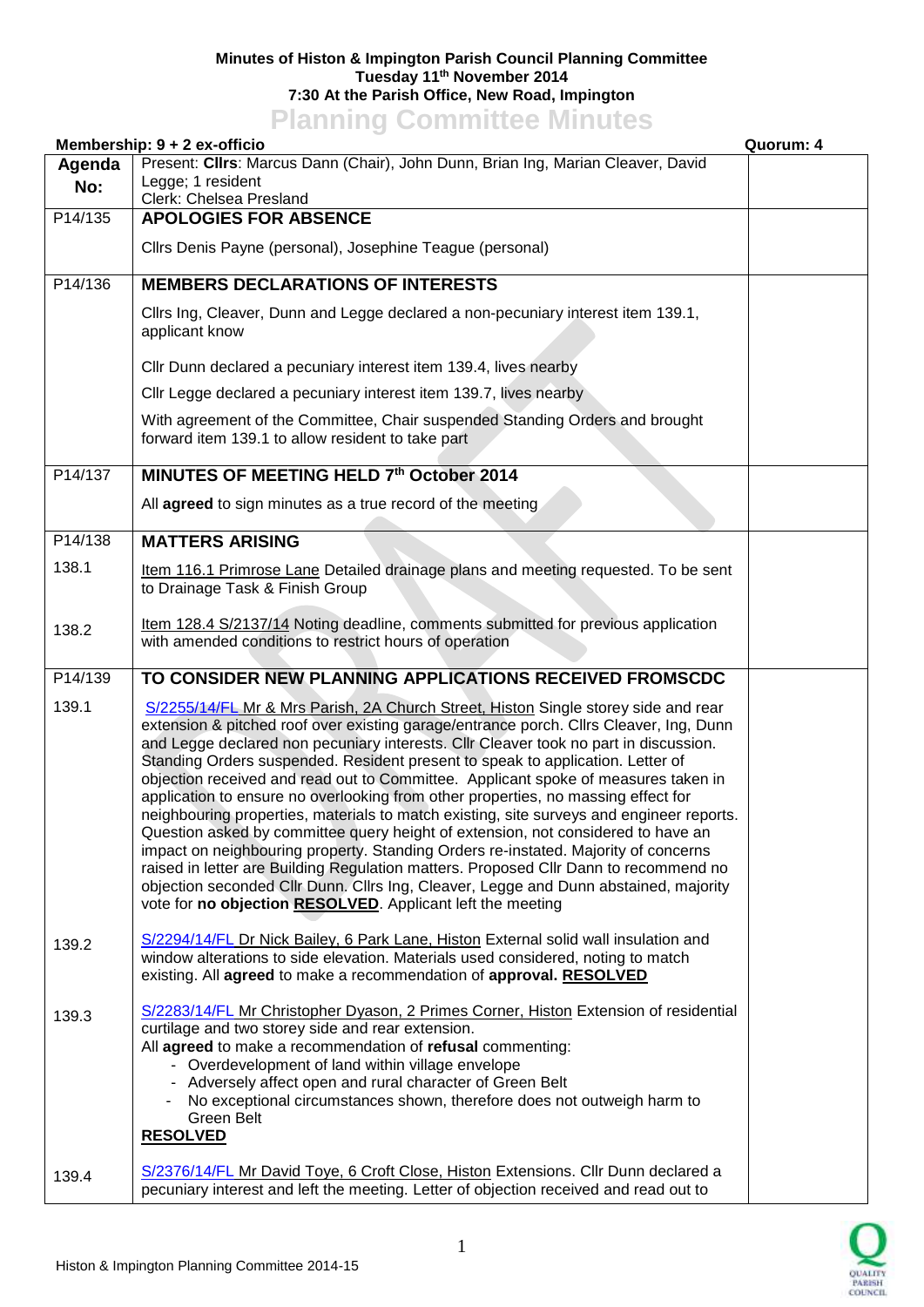|         | committee. Those present agreed to make a recommendation of refusal commenting:<br>Overdevelopment of site<br>Parking concerns noting on street parking already present at property<br>Loss of light to neighbouring property                                                                                                                                                                                                                                                                                                                                                          |                           |
|---------|----------------------------------------------------------------------------------------------------------------------------------------------------------------------------------------------------------------------------------------------------------------------------------------------------------------------------------------------------------------------------------------------------------------------------------------------------------------------------------------------------------------------------------------------------------------------------------------|---------------------------|
|         | If SCDC minded to approve, condition restricting the occupation of the extension to<br>family members only of the property known as 6 Croft Close. Cllr Dunn returned to the<br>meeting<br><b>RESOLVED</b>                                                                                                                                                                                                                                                                                                                                                                             |                           |
| 139.5   | S/2287/14/FL Mrs Gloria Carlyle, 34 Park Avenue, Histon Two storey side and single<br>storey front and rear extensions (minor amendment approval S/1438/10/FL -<br>increasing the depth of the rear extension by 1 metre). All agreed to make a<br>recommendation of no objections. RESOLVED                                                                                                                                                                                                                                                                                           |                           |
| 139.6   | S/1862/14/FL Mr & Mrs N Kumar, 40 Orchard Road, Histon Erection of two storey<br>extension and single storey front and rear extensions to existing dwelling. Amended<br>drawing - 14/1158/PL02 rev B, revised application site and design of extension.<br>All agreed to make a recommendation of approval. RESOLVED                                                                                                                                                                                                                                                                   |                           |
| 139.7   | S/2402/14/FL Anglia Fireplaces & Design Ltd, Anglia House, Kendal Court, Impington<br>Erection of office building in place of existing store. Cllr Legge declared a pecuniary<br>interest and left the meeting. All agreed to make a recommendation of approval.<br>RESOLVED. Cllr Legge returned to the meeting                                                                                                                                                                                                                                                                       |                           |
| 139.8   | S/2474/14/FL Mr Dean Marks, 13 Home Close, Histon Alterations to approved<br>application S/2027/14/F (Retrospective)<br>- velux window in ensuite bathroom ceiling - above 2.8m from floor level, biofold doors<br>instead of patio & window in kitchen, velux on front roof slope. Cllr Legge declared a<br>non-pecuniary interest. All agreed to make a recommendation of approval.<br><b>RESOLVED</b>                                                                                                                                                                               |                           |
| 139.9   | S/0620/14/FL Spire Healthcare Ltd, Spire Cambridge Lea Hospital, 30 New Road,<br>Impington - Ground and first floor extensions; new canopy over main entrance; new<br>external steel staircase to north elevation and extension and alteration of the car park.<br>All agreed to make a recommendation of approval subject to Highways Authority<br>being content in view of increase number of traffic movements. Committee requests<br>condition:<br>Balance pond size to be reviewed and effective maintenance programme put in<br>place prior to commencement of any works on site |                           |
|         | <b>RESOLVED</b>                                                                                                                                                                                                                                                                                                                                                                                                                                                                                                                                                                        |                           |
| P14/140 | <b>TO ACCEPT CLERKS REPORT</b>                                                                                                                                                                                                                                                                                                                                                                                                                                                                                                                                                         |                           |
| 140.1   | Report provided to all and accepted (Appx 1) covering: Decision Notices<br>Planning Policy Monthly Update November forwarded to all                                                                                                                                                                                                                                                                                                                                                                                                                                                    |                           |
| P14/141 | TO RECEIVE UP-DATE ON NORTHSTOWE                                                                                                                                                                                                                                                                                                                                                                                                                                                                                                                                                       |                           |
| 141.1   | Update from representatives forum meeting held 22 October attended by Cllr Cleaver.<br>Full update at next meeting, briefing covered: Phase 2 outline development plans,<br>Rampton Drift access, A14 upgrade                                                                                                                                                                                                                                                                                                                                                                          |                           |
| 141.2   | S/2011/14/OL Mr Paul Kitson, Homes & Communities Agency, Northstowe Phase 2<br>Update from informal meeting held 22 October to evaluate plans, and agree process to<br>respond. Comments due 20 <sup>th</sup> November. Cllr Ing drafting document covering retail<br>aspect, Cllr Dunn working on drainage. All agreed to delegate to Cllr Payne working<br>with Committee Clerk to edit final response document and submit within deadline.<br>Documents for inclusion to be sent to Cllr Payne in final form                                                                        | DWP/<br><b>Comm Clerk</b> |
| P14/142 | <b>CONSULTATIONS</b>                                                                                                                                                                                                                                                                                                                                                                                                                                                                                                                                                                   |                           |
| 142.1   | South Cambridgeshire District Council, Local Green Space designation in the South<br>Cambridgeshire Local Plan Proposed Local Green Space - NH/12-089 East of New<br>Road, Impington (The Copse). Response form received, comments to be sent by 1<br>December 2014. All agreed to ask Environment Committee to consider consultation<br>response, working with members of the Planning Committee                                                                                                                                                                                      | <b>ENV Comm</b>           |